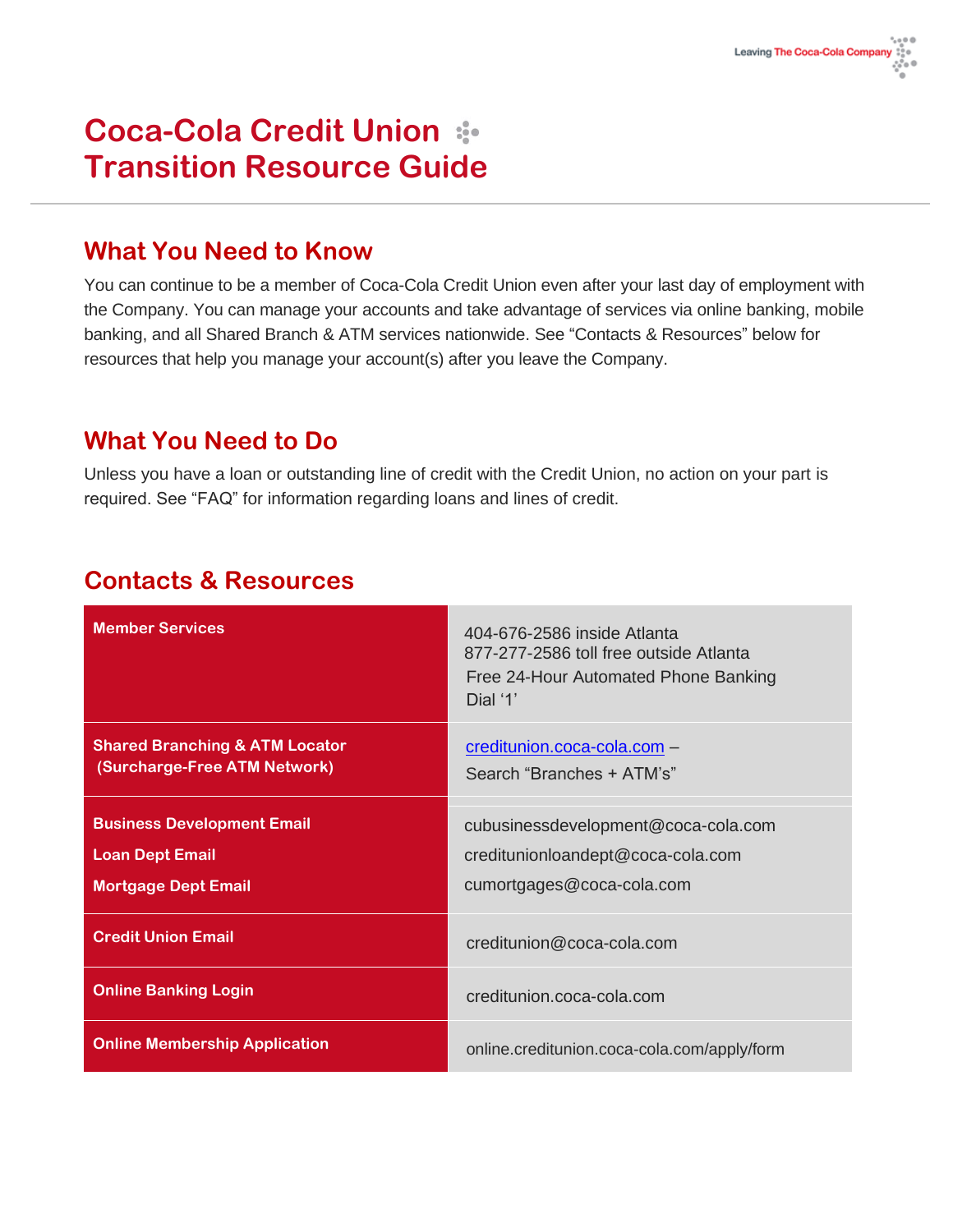## **FAQ's**

#### **Q. I'm a current member of Coca-Cola Credit Union and will be separating from the company. Am I still able to be a member even though I'm leaving?**

Yes! Coca-Cola Credit Union membership is a lifetime benefit. Even if you retire, move, or will be separating from the company, we will continue to be your personal, responsive and trusted financial advisor. And remember, you can still pass on the benefits of membership to a family member by encouraging them to join. This includes your parents, spouse, domestic partner, children, grandchildren and grandparents. To apply for membership, click [HERE.](https://online.creditunion.coca-cola.com/apply/form)

#### **Q. Can I still make advances on my Line of Credit?**

Yes. As long as your line has not expired, and is in good standing, you will continue to have access to your lines of credit.

#### **Q. Do I have to pay off all of my Credit Union loans if I leave the Company?**

No. You can arrange for automatic payments from your Coca-Cola Credit Union checking account, your account with another financial institution, or cash payment options of weekly, semi-monthly or monthly. Loan payments can be made by mail or at nearby [shared branching centers.](https://creditunion.coca-cola.com/shared-branches/) Contact us at 404-676-2586 with assistance in setting-up automatic payments.

#### **Q. I was recently pre-approved for a car loan but will be separating from the company. Do I still qualify for the loan?**

As long as the approval was granted in the last sixty (60) days, the approval is still good. The loan officer may require updated information prior to disbursement of the loan.

#### **Q. How do I access my accounts outside of the AOC?**

Our Shared Branch Network allows Coca-Cola Credit Union members access to their accounts at more than 5,000 branches and over 2,000 self-service locations in all 50 states. For more information, visit the [Shared](https://co-opcreditunions.org/locator/?ref=co-opsharedbranch.org&sc=1)  [Branch Locator](https://co-opcreditunions.org/locator/?ref=co-opsharedbranch.org&sc=1) link (see "Contacts & Resources" above).

#### **Q. What are some other services at the Credit Union that I still have access to?**

As a Coca-Cola Credit Union member, you can still use any of the following Partner Services of the Credit Union:

- *CU Car Buying Service:* Total Member Services Inc. 404-515-2689
- *CU Wealth Management (CUWM)*: Financial Management Services *–* 404-515-3079
- *Auto and Home Insurance:* TruStage Insurance Agency 855-483-2149

Visit [creditunion.coca-cola.com](https://creditunion.coca-cola.com/) for more information on these or any of Coca-Cola Credit Union's refreshing financial solutions.